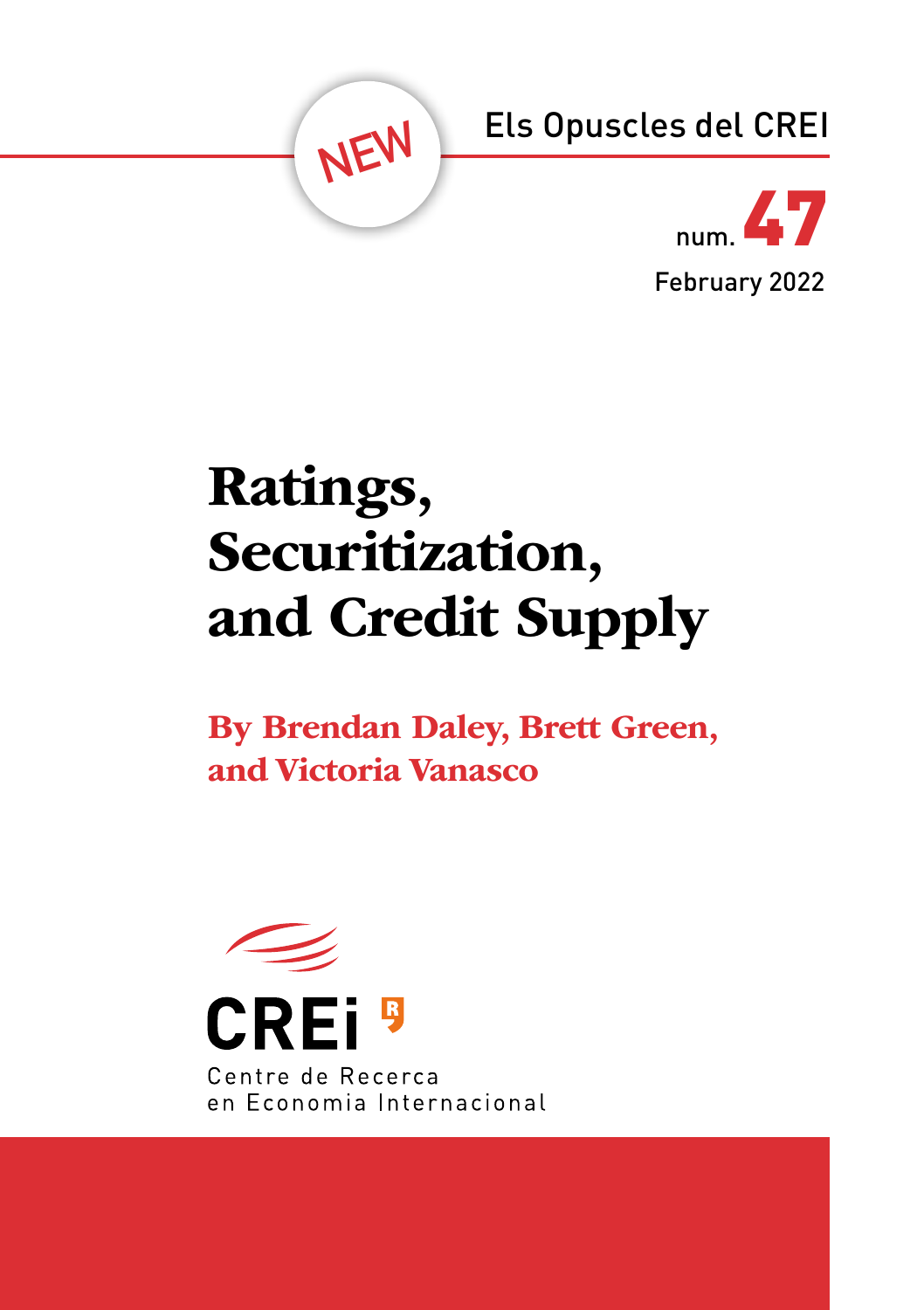The Centre de Recerca en Economia Internacional (CREI) is a research centre sponsored by the Universitat Pompeu Fabra (UPF) and the Generalitat de Catalunya. It is located at the Ciutadella campus of the UPF in Barcelona.

CREI's objective is to promote research in international economics and macroeconomics subject to the highest standards of academic scholarship.

Els *Opuscles del CREI* are the instruments for the diffusion of CREI's research beyond the academic world. Each *Opuscle*, aimed at a general public, gathers together conclusions and observations of specialized papers published, or about to be published, in professional journals. The opinions stated in *Els Opuscles del CREI* are the sole responsibility of the authors.

Pdf version of this *Opuscle* and all the others *Opuscles del CREI* can be downloaded at: www.crei.cat/opuscles.

Editor: Luca Fornaro

*Published by: CREI Ramon Trias Fargas, 25-27 - 08005 Barcelona Tel. 93 542 26 68 © CREI, 2022 © of this edition: Victoria Vanasco Design: Fons Gràfic ISSN: 2604-2266*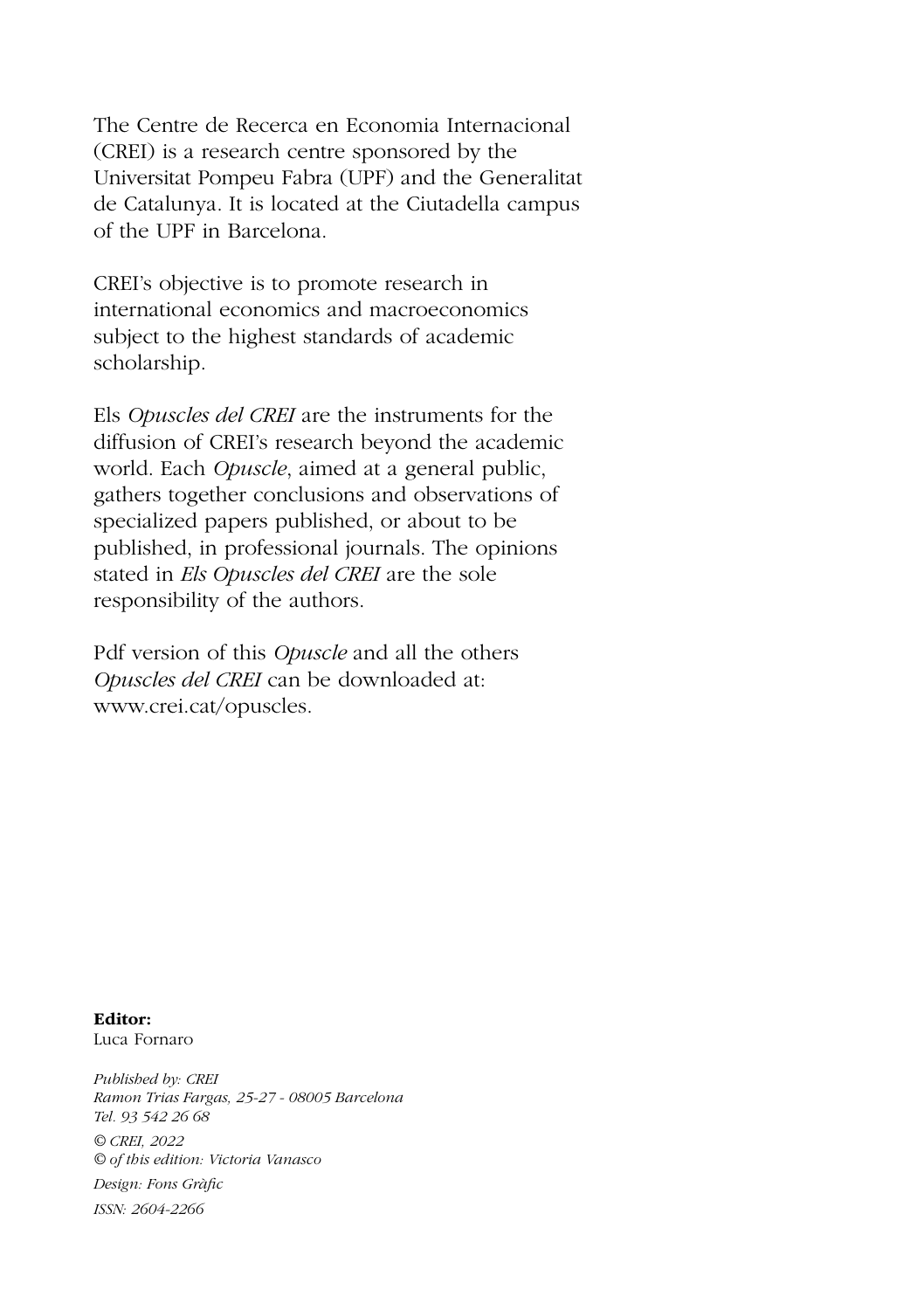# Ratings, Securitization, and Credit Supply

**By Brendan Daley, Brett Green, and Victoria Vanasco**

We develop a framework to explore the effect of public information, such as credit ratings, on loan origination. We show that ratings endogenously shift the economy from a Signaling equilibrium, in which banks inefficiently retain loans to signal quality, toward an Originate-to-Distribute equilibrium with zero loan retention and inefficiently low lending standards. Ratings increase overall efficiency provided the reduction in costly retention more than compensates for the origination of some negative NPV loans. We study how banks' ability to screen loans affects these predictions and use the model to analyze commonly proposed policies such as mandatory "skin in the game."

#### Introduction

Asset-backed securitization is an important driver of credit supply both in the US and in Europe, and its development has significantly improved access to credit in these economies. The development of markets for securitized products has been facilitated in part by credit rating agencies (CRAs), which by verifying information allows issuers to access a large pool of investors who would otherwise have perceived these securities as opaque and complex. In the aftermath of the 2008-09 financial crisis, however, the practice of securitization has been under intense scrutiny. The roles of originators in screening loans and of rating agencies in evaluating securitized products have come into question, with a variety of regulations have been proposed to discipline loan origination and protect investors, such as risk retention and information disclosure requirements. Clearly,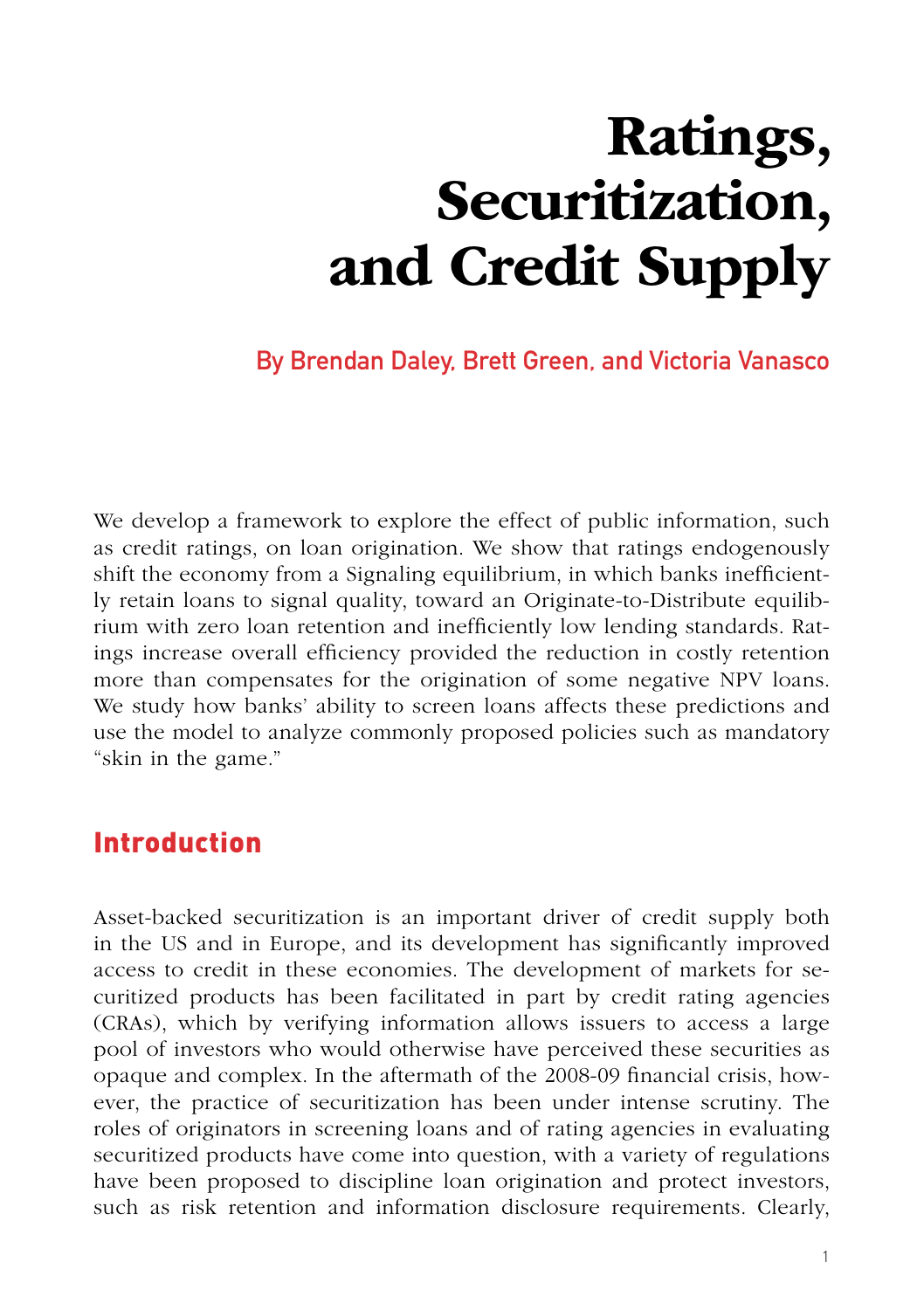there are important interactions between the accuracy of information available to investors, banks' decisions with respect to which loans to originate, and the market for securities backed by these loan pools. Yet, surprisingly, the academic literature has little to say about these interactions.

In this paper, we propose a stylized model of origination and securitization to analyze the role of both public and private information. We then explore the implications for lending standards, credit supply, and welfare. Our main finding is that the availability of public information, such as credit ratings, improves the allocation of cash flow rights, by making loan-backed securities easier to trade, but reduces lending standards, by reducing originators' exposure to its loans, and can lead to an oversupply of credit. Despite the potential for an oversupply of credit, in most cases total welfare increases with rating accuracy. We also illustrate how the effectiveness of banks' screening technology influences the effect of ratings. With a better understanding of these forces, we investigate the effects of common policy proposals, such as those described above from the Dodd-Frank Act.

#### Theoretical Framework

The model features a continuum of banks and a set of competitive and fully rational investors. Each bank has access to a loan pool and uses a screening technology to acquire private information about the quality of its loans. Each bank then decides whether to fund its pool—the origination stage. Following origination, banks have an incentive to reallocate the cash flow rights from their loan pool to investors (e.g., due to capital constraints) and do so by selling securities backed by their loan pool in the secondary market—the securitization stage. In this stage, the bank's private information hinders the efficient allocation of cash flow rights, which in turn distorts its incentives during the origination stage.

The model admits two channels through which information can be conveyed to investors to mitigate these distortions. First, because it is more costly for a bank to retain bad loans than good ones, retention may serve to signal quality to investors as in Leland and Pyle (1977). Banks' ability to signal through retention is consistent with evidence in Begley and Purnanandam (2017) and Ivashina (2009), who study the markets for residential mortgage-backed securities (RMBS) and syndicated loans, respectively. Second, information about the pool of loans underlying each security can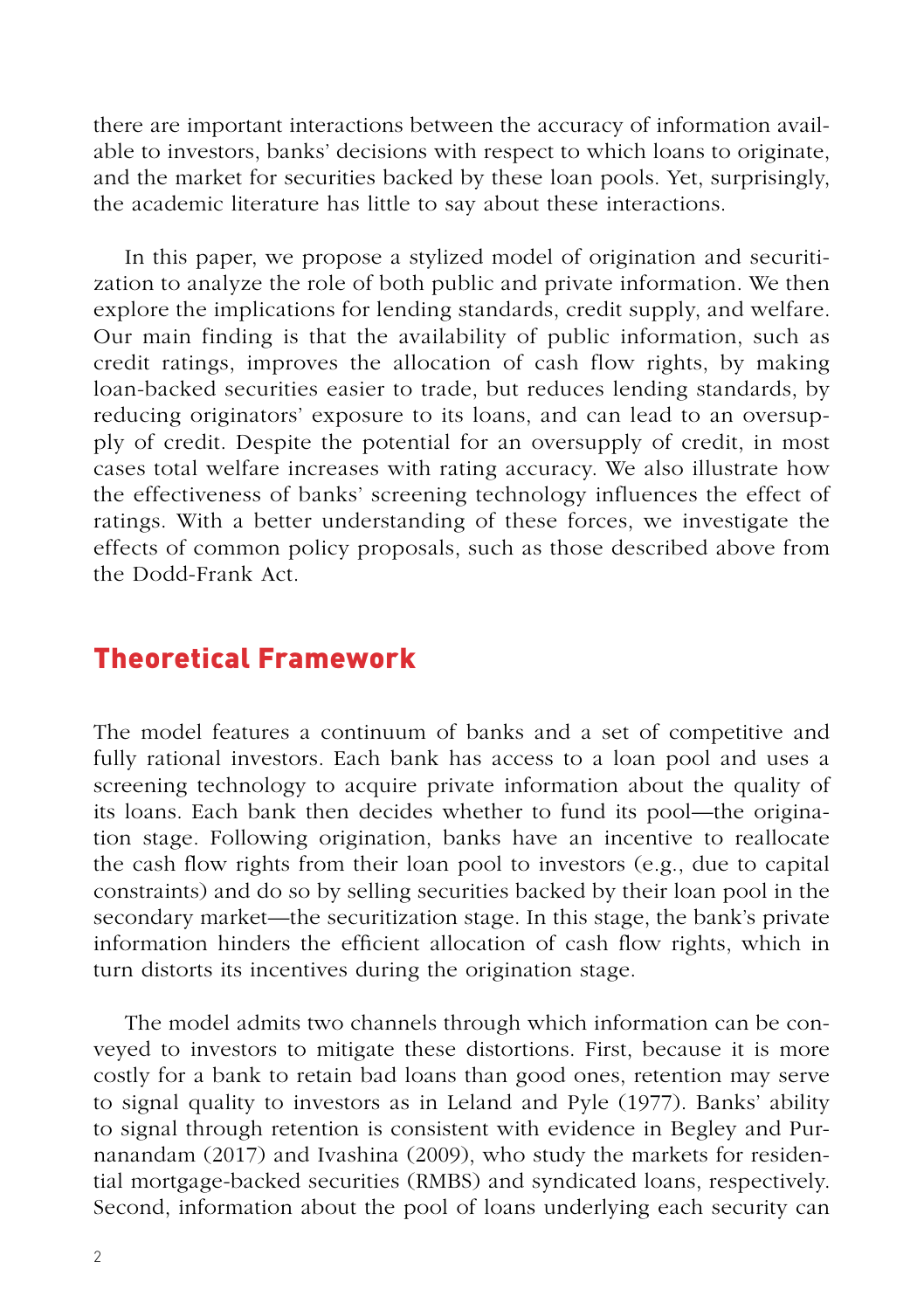be conveyed to investors through a noisy public signal about the quality of the underlying collateral. We refer to this signal as a rating, but it can be interpreted more broadly as any form of public information. This rating is observed after the bank's retention decision but prior to the sale of the security. The primary question that we seek to answer is how the presence and informativeness of ratings affect lending standards and the supply of credit.

### Findings

We show that absent ratings or the release of other public information, the securitization stage is a standard signaling game where (least-cost) separation is the unique stable outcome. Banks retain a positive fraction of the loan they issue if they originated a good pool and sell 100% of their loan if they originated a bad pool. By doing so, investors learn the quality of each loan sold on the secondary market and prices fully reflect all available information. However, because retention is costly, the bank does not realize the full social value of good loans, which leads to inefficiently high lending standards and an undersupply of credit.

When sufficiently informative ratings are available, banks that originate good loan pools no longer retain a large fraction of these loans to fully separate through retention. Instead, banks choose to sell more and retain less exposure to their loans. Since retention of loan cash flows is inefficient, ratings improve allocative efficiency in the securitization stage. But, because less is retained and ratings are imperfect, their introduction reduces banks' lending standards and may induce an oversupply of credit. In essence, when ratings are introduced, the equilibrium of the securitization stage endogenously shifts from a signaling-through-retention equilibrium to an originate-to-distribute (OTD) equilibrium, where banks forgo signaling and sell 100% of the loans they originate.

There are two potential sources of inefficiency in our model. First, cash flow retention may be inefficiently high due to asymmetric information at the securitization stage, i.e. loan-backed securities can be too "illiquid". Second, lending standards may be inefficiently low since banks do not necessarily internalize the social value of the loans they originate. Our main finding is that while more accurate ratings reduce costly retention, they may also induce inefficiently low lending standards.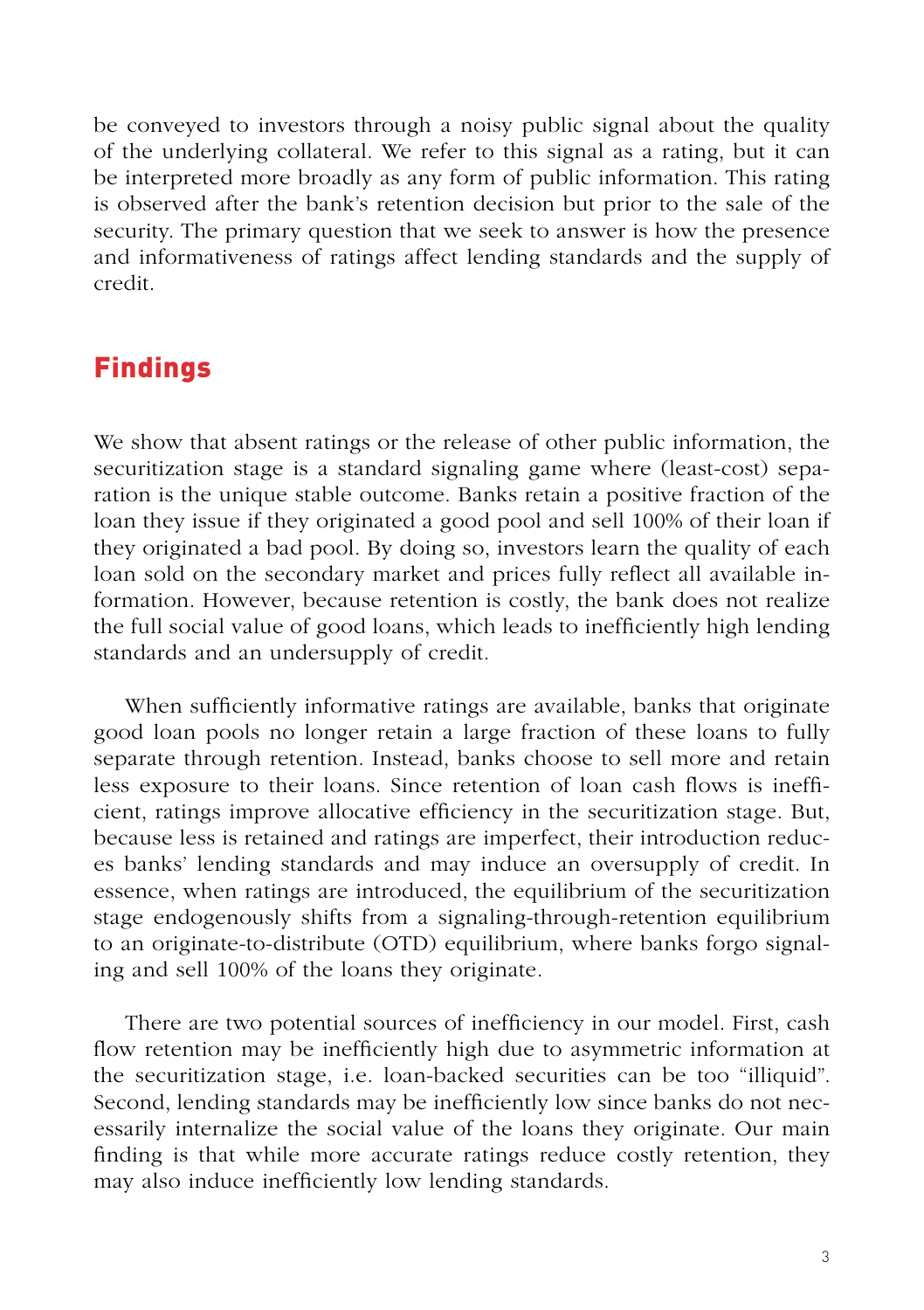#### Policy Implications

An intuitive and often proposed regulation is to require that banks retain a fraction of all originated loans. Proponents argue this would provide banks incentives to make good loans by ensuring that they have some skin in the game. Critics argue that such regulation may reduce the availability of financing. This trade-off is nicely captured within our framework. In addition, our model suggests a more subtle consideration, which goes as follows. If banks had been using retention to signal to investors, then mandated retention will either reduce the information content of the signal or exacerbate the use of retention as a signal of quality. Our model predicts that the latter obtains, and hence *skin-in-the-game regulation leads to tighter lending standards and a reduction in credit supply*.

We also investigate policies related to disclosure requirements which aim to increase the quality of publicly available information. We show that *information disclosure policies reduce inefficient retention but lower lending standards and may induce an over-supply of credit* (See Figure 1). Finally, motivated by central banks' policy of easing credit constraints to promote lending, we study the effect of a decrease in banks' liquidity needs. Surprisingly, we find that significant interventions of this kind may have precisely the opposite effect. That is, *reducing banks' liquidity needs makes it cheaper for them to signal through retention, which can lead to increased retention and fewer loans being originated*.

### **Conclusions**

We study the effect of both ratings (i.e., public information) and screening (i.e., private information) on loan origination, securitization decision, and overall welfare. Without ratings, banks use retention to signal quality to investors in the asset-backed securities market. With informative ratings, banks eschew inefficient retention in favor of relying on public information. This improves market liquidity and allocative efficiency, and typically leads to higher welfare. Yet the introduction of public information also reduces lending standards and can lead to an oversupply of credit. We use our model to explore the implications of policies such as mandatory skin in the game, disclosure requirements for CRAs, and liquidity provision. In doing so, we identify conditions under which such policies are welfare improving.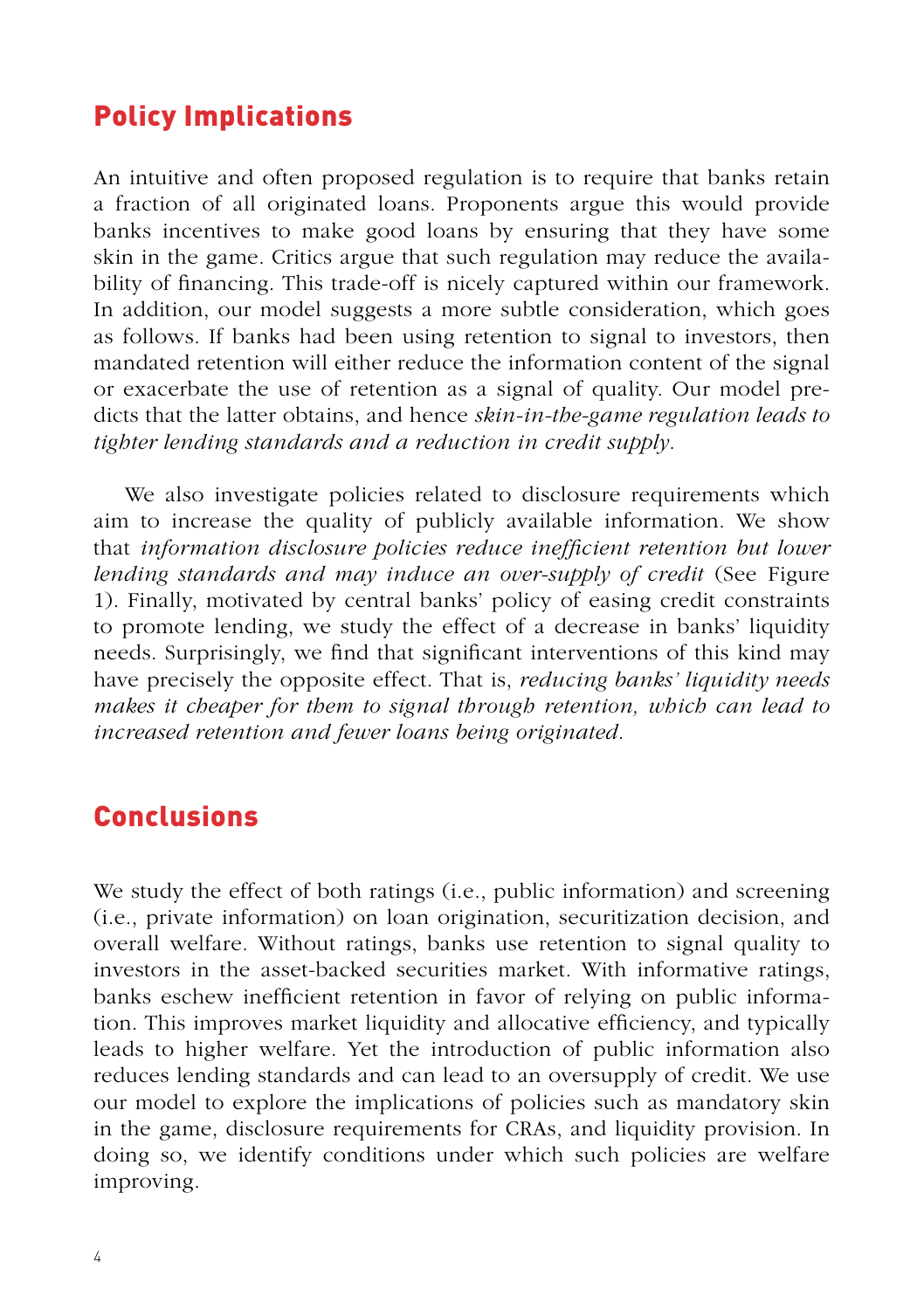

**Figure 1. The effects of ratings accuracy. Illustrates the effect of increasing rating accuracy. All outcomes are plotted as a fraction of the first-best benchmark.**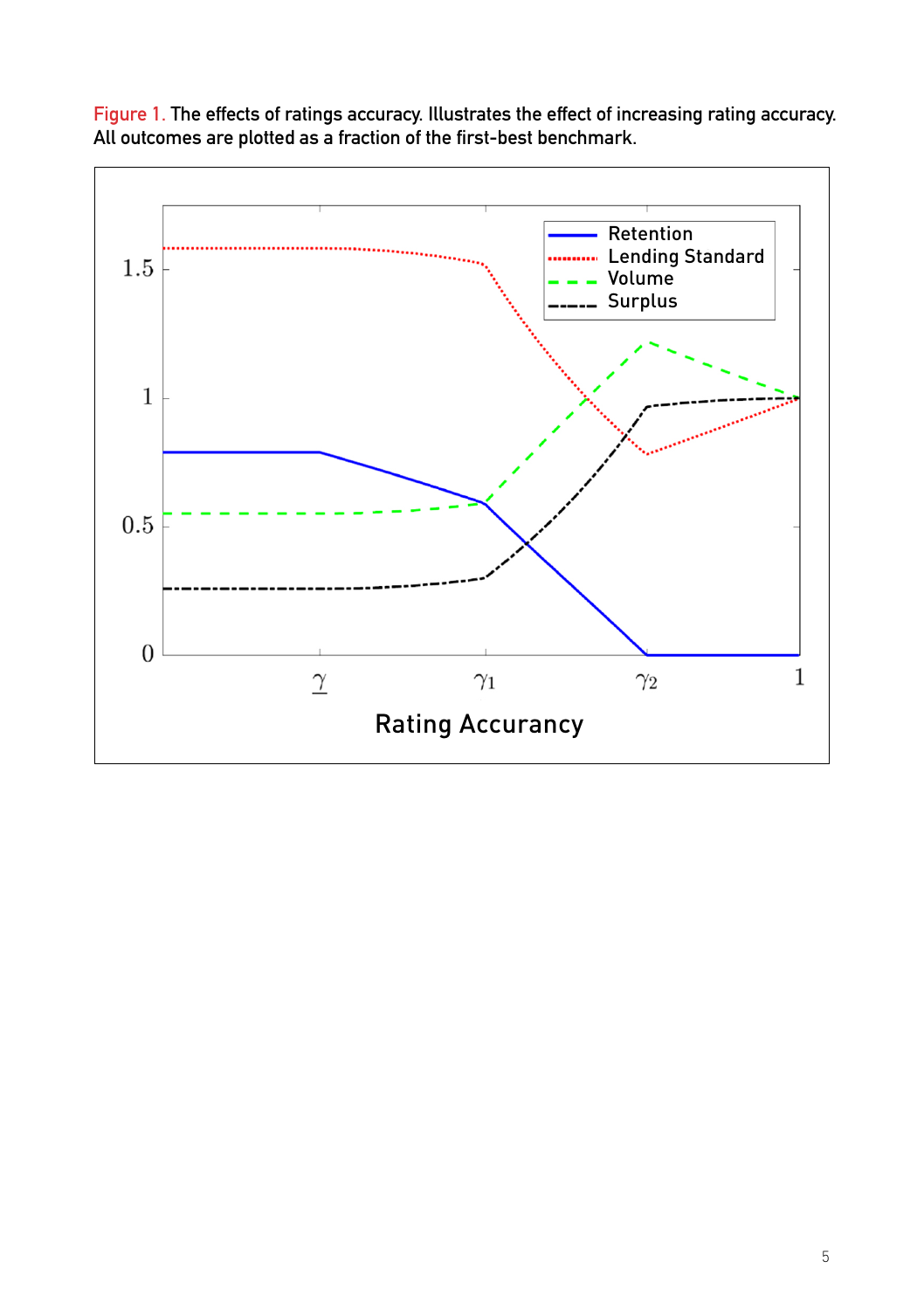#### Opuscles already published

- 1. Reconsidering Spanish unemployment **Ramon Marimon (June 97)**
- 2. Reducing unemployment. At any cost? **Fabrizio Zilibotti (December 97)**
- 3. Capital and labor taxes, macroeconomic activity, and redistribution **Albert Marcet (November 98)**
- 4. The lender of last resort in today's financial environment **Xavier Freixas (November 99)**
- 5. Why does the public sector grow? The role of economic development, trade and democracy **Carles Boix (November 99)**
- 6. Gerontocracy and social security **Xavier Sala-i-Martin (July 2000)**
- 7. The political viability of labour market reform **Gilles Saint-Paul (December 2000)**
- 8. Are EU policies fostering growth and reducing regional inequalities? **Fabio Canova (May 2001)**
- **9.** Agglomeration effects in Europe and the USA  **Antonio Ciccone (September 2001)**
- 10. Economic polarization in the Mediterranean basin **Joan Esteban (May 2002)**
- 11. How do households invest their wealth? **Miquel Faig (October 2002)**
- 12. Macroeconomic and distributional effects of social security **Luisa Fuster (April 2003)**
- 13. Educating intuition: A challenge for the 21st century **Robin M. Hogarth (September 2003)**
- 14. Capital controls in post-war Europe **Hans-Joachim Voth (April 2004)**
- 15. Taxation of financial intermediaries **Ramon Caminal (September 2004)**
- 16. Ready to take risks? Experimental evidence on risk aversion and attraction **Antoni Bosch-Domènech / Joaquim Silvestre i Benach (November 2005)**
- 17. Social networks and labour market outcomes **Antoni Calvó-Armengol (January 2006)**
- **18.** The effects of employment<br>protection in Europe<br>and the USA  **Adriana D. Kugler (February 2007)**
- 19. Urban sprawl: Causes and consequences **Diego Puga (January 2008)**
- 20. Western European long term growth, 1830-2000: Facts and issues **Albert Carreras and Xavier Tafunell (June 2008)**
- 21. Overcoming coordination failure in firms and organizations: Experimental evidence **Jordi Brandts (March 2009)**
- **22.** The misallocation of talent José V. Rodríguez Mora (May 2009)
- 23. Complementarities in innovation strategy and the link to science **Bruno Cassiman (September 2009)**
- 24. Simple mechanisms to resolve conflicting interests and to share the gains  **David Pérez-Castrillo (November 2009)**
- 25. Transfer of university innovations **Inés Macho-Stadler (January 2010)**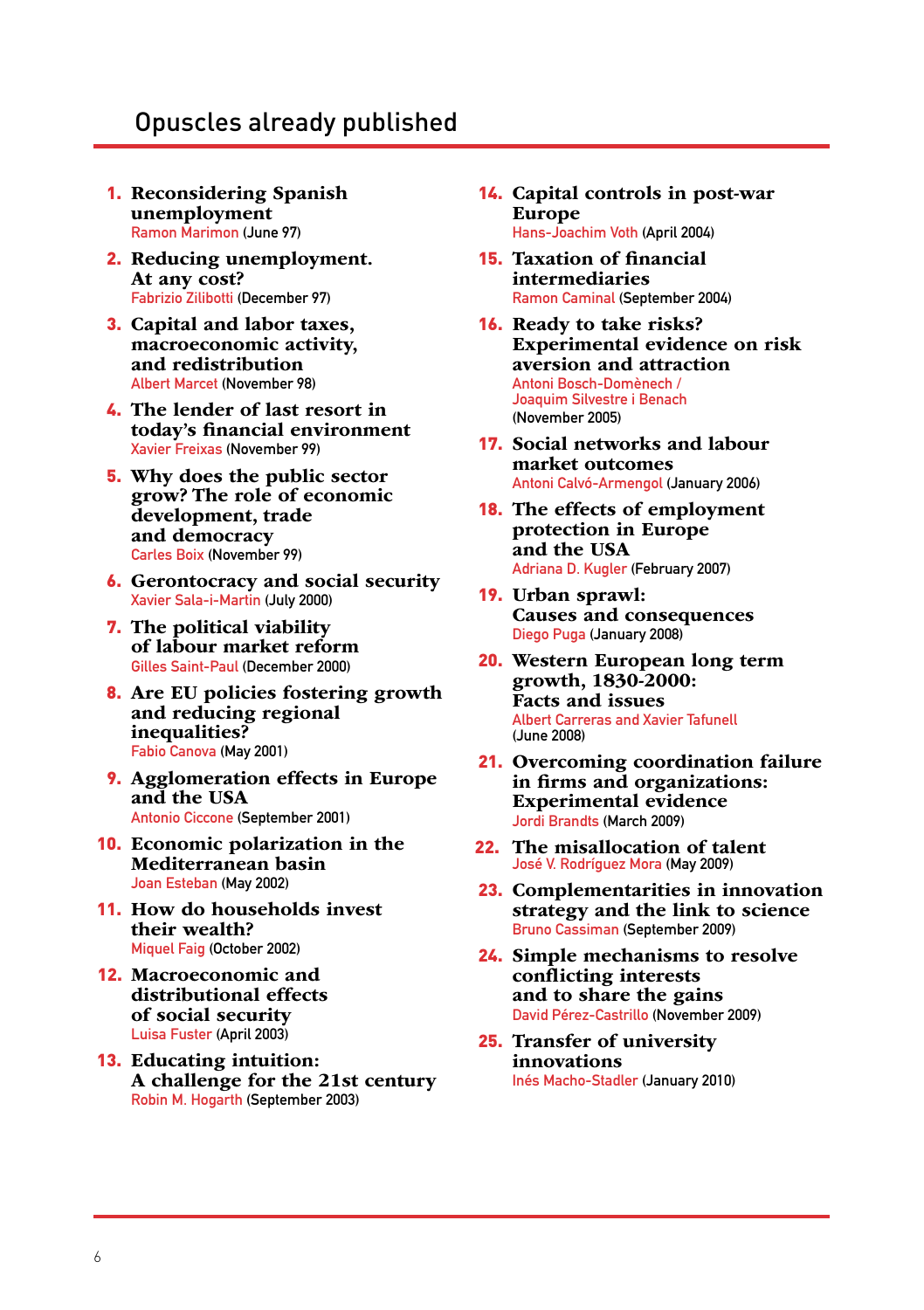- 26. Firing costs, dismissal conflicts and labour market outcomes **Maia Güell (June 2010)**
- 27. Inequality and tax progressivity **Juan Carlos Conesa (October 2010)**
- 28. Happiness economics **Ada Ferrer-i-Carbonell (May 2011)**
- 29. School choice in Spain: Theory and evidence **Caterina Calsamiglia (September 2011)**
- 30. Corporate social responsibility and social welfare. How to promote socially responsible business strategies **Juan-José Ganuza (March 2012)**
- 31. The effectiveness of foreign aid: From the macroeconomic perspective to the experimental evaluation **José G. Montalvo / Marta Reynal-Querol (June2012)**
- 32. Fiscal policy in the European Monetary Union **Evi Pappa (September 2012)**
- 33. How important are capital markets Imperfections in determining firm decisions and aggregate fluctuations? **Andrea Caggese (November 2012)**
- 34. Globalization, technology and inequality **Gino Gancia (April 2013)**
- 35. Credit cycles and systemic risk **José-Luis Peydró (December 2013)**
- 36. The labour market impact of immigration **Albrecht Glitz (June 2014)**
- 37. Density forecasts in economics and policymaking **Barbara Rossi (September 2014)**
- 38. Local labor markets **Jan Eeckhout (December 2014)**
- 39. Globalization and aggregate fluctuations: The role of international trade and large firms **Julian di Giovanni (February 2015)**
- 40. The social effects of divorce laws **Libertad González (June 2015)**
- 41. Why do people buy private health insurance in the presence of a public option? **Pau Olivella (July 2016)**
- 42. Health interventions in low income countries: A (not so) low hanging fruit? **Alessandro Tarozzi (October 2016)**
- 43. Media failures and media markets **Fabrizio Germano (January 2017)**
- 44.Mass media and its influence on behaviour **Ruben Enikolopov and Maria Petrova (December 2017)**
- 45.Measures of rationality and welfare for behavioural decision-makers **Jose Apesteguia (July 2018)**
- 46.Optimal transport network Edouard Schaal (December 2019)
- 47.Ratings, securitization, and credit supply **By Brendan Daley, Brett Green, and Victoria Vanasco (February 2022)**